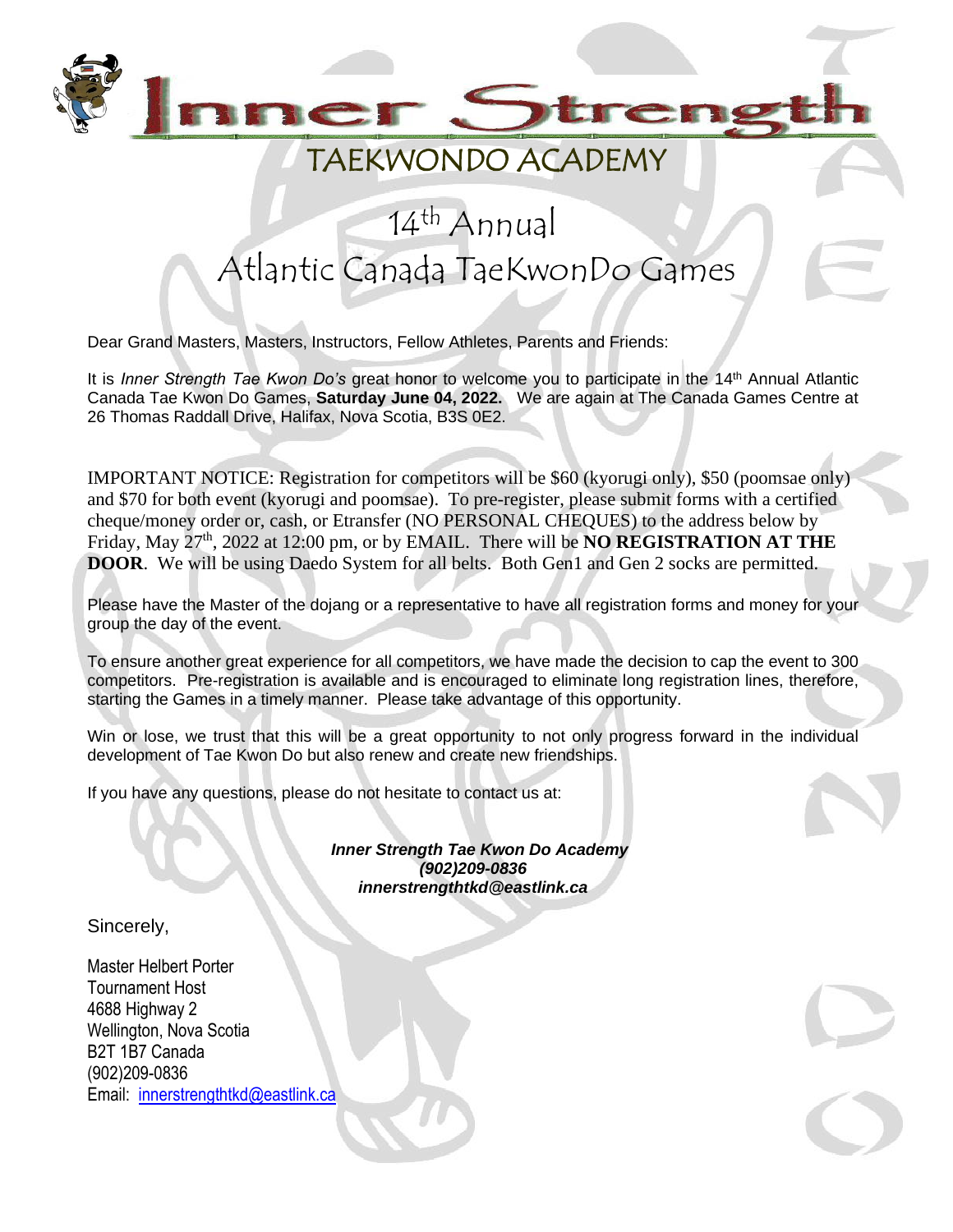

## TAEKWONDO ACADEMY

Welcome Grand Masters, Masters, Instructors, and Friends To Our 14<sup>th</sup> Annual Atlantic Canada TaeKwonDo Games

# Tournament Schedule

08:00 – 09:00 am Pick up ID/Weigh In (All Belts) 09:00 – 09:30 am Coaches, Referee and Head Referee Meeting 09:30 – 10:00 am Sorting all Youth and Recreational Black Belts, Junior and Senior Color Belt Competitors, verify divisions 10:00 ------------- Youth Black Belt, Junior and Senior Color Belts Poomsae (Forms) competition Kyorugi (Sparring), Junior and Senior Black Belt Poomse (Forms) Competition commence.

(Please note that this is only a tentative schedule throughout the day)

### **PROUD SPONSORS**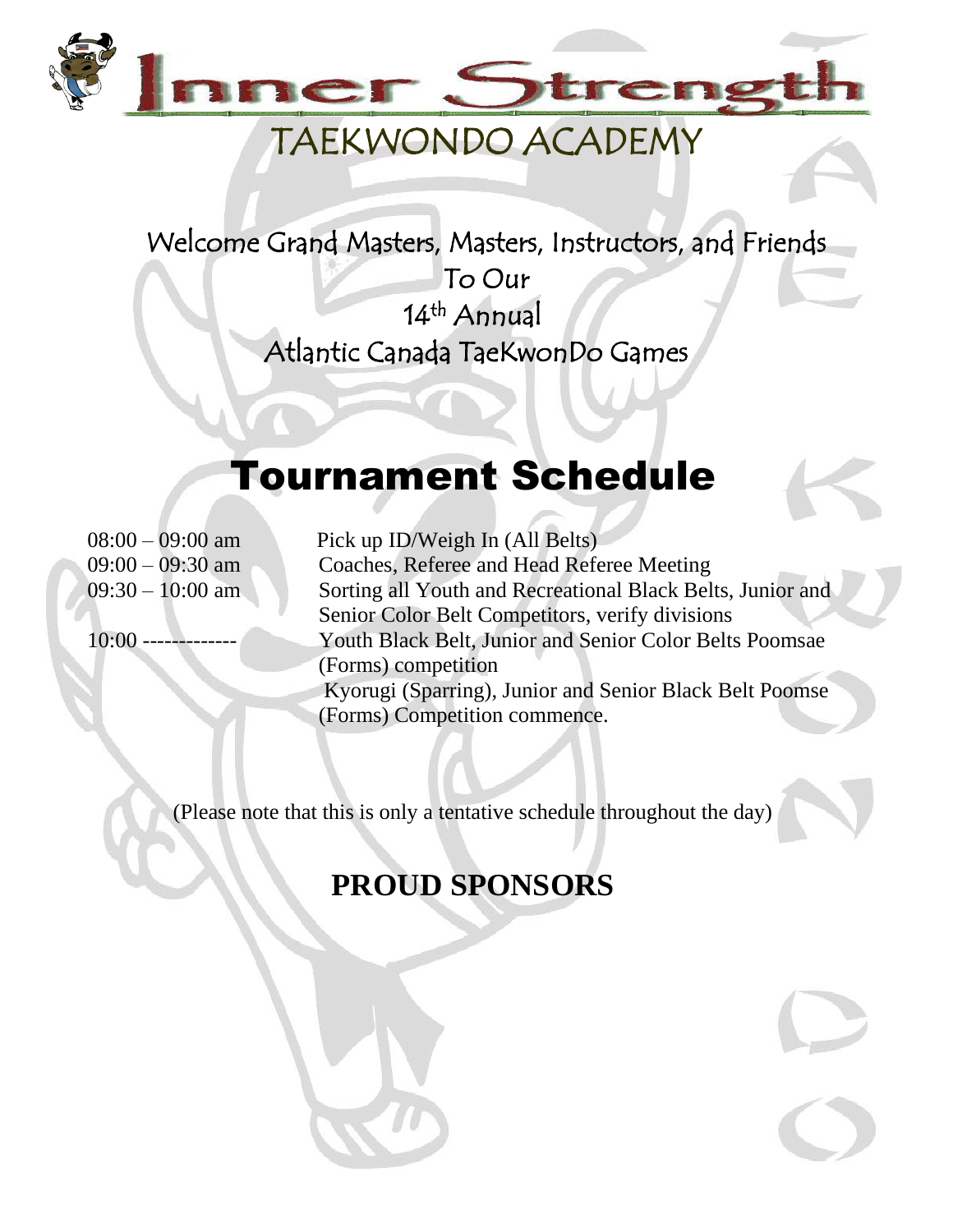

#### TAEKWONDO ACADEMY

14<sup>th</sup> Annual Atlantic Canada TaeKwonDo Games Information Sheet

9:00 – 9:30am Coaches, Referee, and Head Referee Meeting

9:30 – 10:00am Verify Division (Junior and Adult)

\$60.00 (kyorugi only), \$50 (poomsae only) and \$70 for both events **(Please note there will be NO REGISTRATION AT THE DOOR)**

protector, forearm guards, shin guards, and gloves (WT certified)

10:00 am **SHARP** Games Begin

Uniform, belt, head protector, mouth guard, groin

Children 5 and under – FREE

**Host: Master Helbert Porter** 

B3S 0E2

26 Thomas Raddall Drive Halifax, Nova Scotia, Canada

**Place:** Canada Games Centre

**Date:** June 04, 2022 **Schedule:** 8:00 – 9:00am Pick Up ID / Weigh In

**Competitor Fee: Registration** (Received by May 27, 2022 – 12:00 pm)

**Spectator Fee:** Adults - \$5.00

**Mandatory Equipment: Daedo Electronic Footwear (All Belts)**

**Age Divisions** 5 and Under, 6-7, 8-9, 10-11, 12-14 Cadet, 15-17 Junior A, Senior 18+ (Participants 17+ with

'Dan in Progress' or 'Dan' Cert can join division) **Belt Divisions Novice: 10<sup>th</sup> Gup through 8th Gup (White, Yellow Stripe, Yellow). Intermediate: 7th Gup (White, Yellow Stripe, Yellow).** 

through 5thGup (Orange, Green Stripe, Green). **Advanced:** 4th Gup through 1st Gup (Blue, Red Stripe, Red, Black Stripe). **Black:** All Black Belts

· **Weight Divisions** All Color Belt Divisions must have a maximum 10 pound range. All Junior Black Belt Divisions must follow WT Divisions. All Senior Black Belts can follow either WT or Olympic Divisions.

· **Head Shots** Head Shot Rules will follow Taekwondo Canada's National Event Rules. Poomsae Divisions are to be arranged as to Age & Belt Divisions listed above.

**Competition Rules Current WT Rules Apply** 

**NOTE:** Given participants will vary from event to event, there can be a 1 category change in age, weight, or belt for participants with either no fight, or to better align the event while still considering the participant's safety. Any change for a participant will require the full disclosure of all participants in the proposed division to all coaches and / or parents prior to commencement for their full acceptance.

**Host Hotel: Holiday Inn Express & Suites Halifax-Bedford** 980 Parkland Drive, Halifax, Nova Scotia B3M 4Y7., Canada Tel: 1(902)444-6700 Group Rates \$159 + taxes Complimentary Hot Breakfast and Parking

Please send pre registrations to: Master Helbert Porter

**General Inquiries: INNER STRENGTH TAE KWON DO ACADEMY**

 4688 Highway #2 Wellington, NS B2T 1B7 Tel: (902) 209-0836  [innerstrengthtkd@eastlink.ca](mailto:innerstrengthtkd@eastlink.ca)